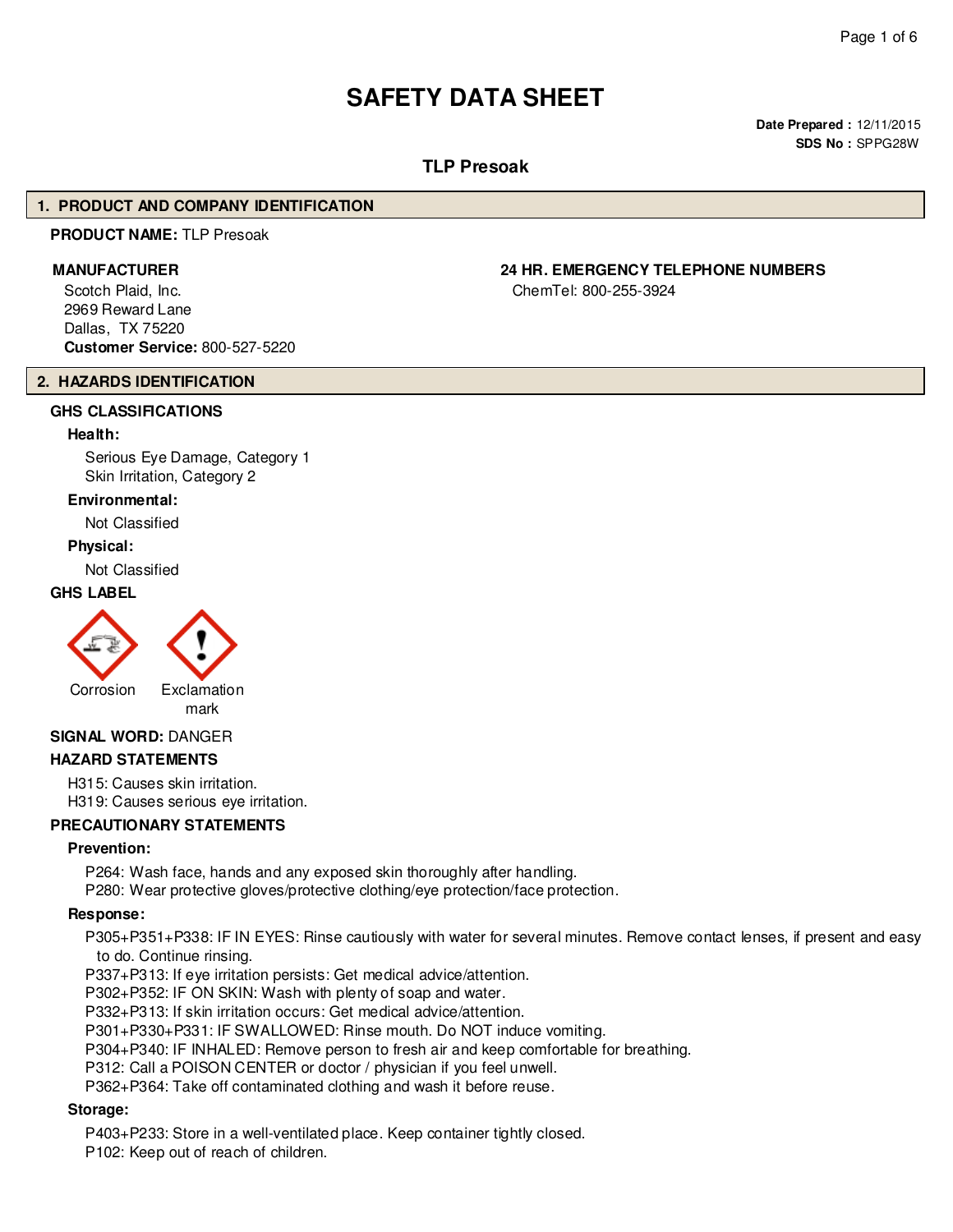#### **Disposal:**

P501: Dispose of contents/container to an approved waste disposal plant.

# **3. COMPOSITION / INFORMATION ON INGREDIENTS**

| <b>Chemical Name</b>                 | $Wt.\%$  | <b>CAS</b>       |
|--------------------------------------|----------|------------------|
| Silicic Acid (H2SiO3), Disodium Salt | $5 - 15$ | 6834-92-0        |
| Phosphoric Acid, Trisodium Salt      | $-5$     | 7601-54-9        |
| Sodium Dodecylbenezene Sulfonate     |          | 1 - 5 25155-30-0 |
|                                      |          |                  |

# **4. FIRST AID MEASURES**

**EYES:** Immediately flush eyes with plenty of water. Get medical attention, if irritation persists.

**SKIN:** Wash with soap and water. Get medical attention if irritation develops or persists.

**INGESTION:** Get immediate medical attention. Do not induce vomiting unless instructed to do so by poison center or physician.

**INHALATION:** Remove victim to fresh air. If irritation persists, get medical attention.

#### **SIGNS AND SYMPTOMS OF OVEREXPOSURE**

**EYES:** Contact causes serious eye irritation and/or damage.

**SKIN:** Contact causes skin irritation.

**INGESTION:** May cause headache and nausea.

**INHALATION:** May cause irritation to mucous membranes.

**ACUTE EFFECTS:** Eye contact may cause stinging, tearing, redness and blurred vision. Skin contact may cause redness and irritation.

**CHRONIC EFFECTS:** None known.

**NOTES TO PHYSICIAN:** Treat symptomatically

#### **5. FIRE FIGHTING MEASURES**

**FLAMMABLE CLASS:** Not flammable or combustible

**GENERAL HAZARD:** The product is not expected to present any fire or explosion hazards under prescribed use conditions.

**EXTINGUISHING MEDIA:** Use dry chemical, carbon dioxide, water spray (fog) or foam when fighting fires involving this material.

**FIRE FIGHTING PROCEDURES:** Use fire fighting measures that are appropriate for the local circumstance and the surrounding environment.

**FIRE FIGHTING EQUIPMENT:** Use personal protective equipment

**HAZARDOUS DECOMPOSITION PRODUCTS:** CO, CO<sub>2</sub>, Oxides of Sulfur and Phosphorus

#### **6. ACCIDENTAL RELEASE MEASURES**

**SMALL SPILL:** Sweep up material being careful not to raise dust. Place in an appropriate disposal container and seal tightly.

**LARGE SPILL:** Dike spilled material or otherwise contain material to ensure runoff does not reach into soil, ditches, sewers and / or groundwater. Transfer material into suitable containers for proper disposal in accordance with local, state and federal regulations.

#### **ENVIRONMENTAL PRECAUTIONS**

**WATER SPILL:** Do not allow material to contaminate waterways.

**LAND SPILL:** Do not allow material to contaminate the soil.

**GENERAL PROCEDURES:** Ensure clean-up is conducted by trained personnel only. Refer to protective measures listed in Sections 7 and 8.

**SPECIAL PROTECTIVE EQUIPMENT:** For personal protection see section 8.

**COMMENTS:** Inform appropriate managerial or supervisory personnel of all environmental releases. Prevent further leakage or spillage if safe to do so.

#### **7. HANDLING AND STORAGE**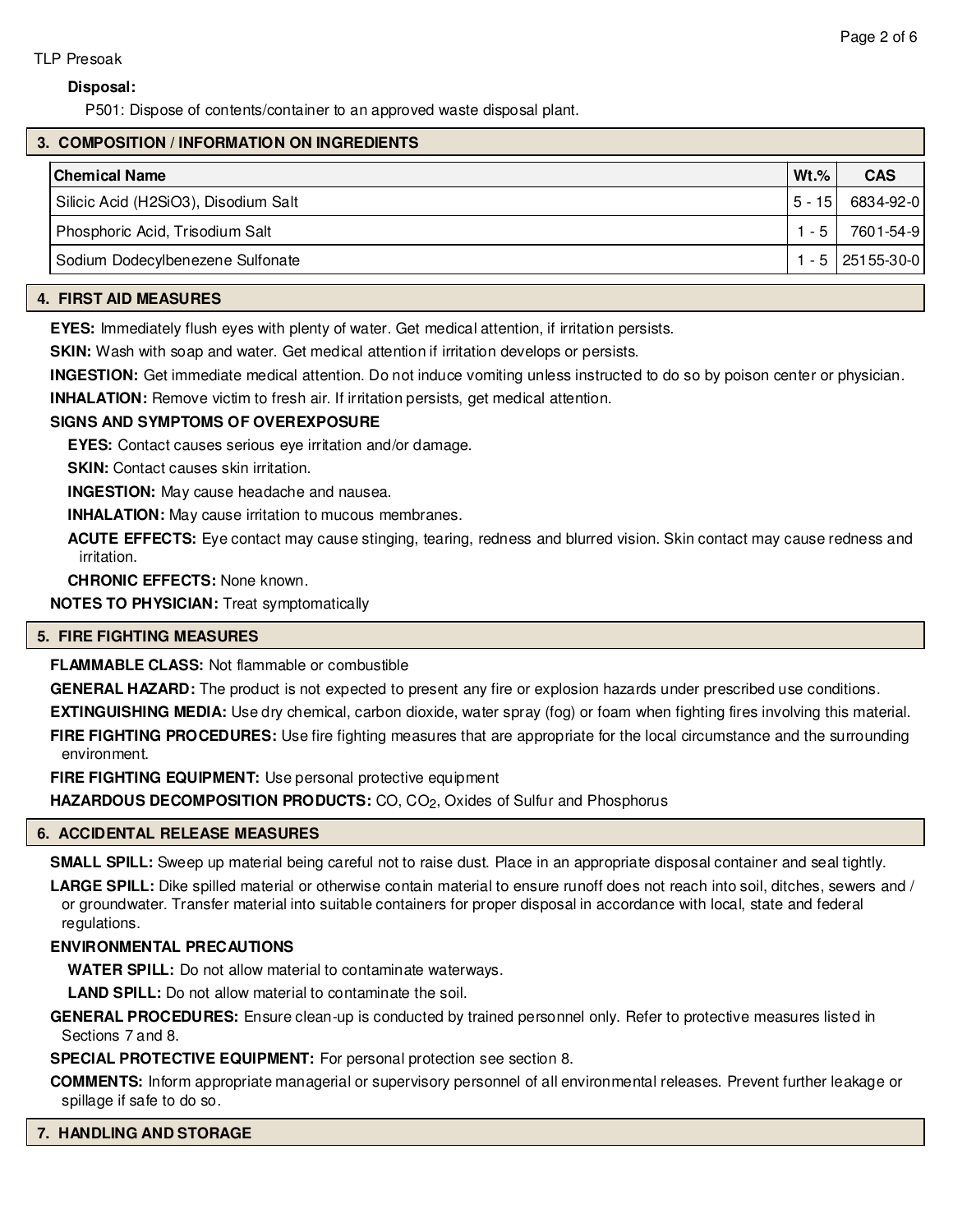#### TLP Presoak

**GENERAL PROCEDURES:** Handle in accordance with good industrial hygiene and safety procedures. Use personal protection recommended in Section 8. Follow all product label instructions.

**HANDLING:** Wash face, hands and any exposed skin thoroughly after handling. Avoid breathing dust.

**STORAGE:** Keep out of reach of children. Store in original container in a cool, dry and well ventilated area.

#### **8. EXPOSURE CONTROLS / PERSONAL PROTECTION**

#### **EXPOSURE GUIDELINES**

| OSHA HAZARDOUS COMPONENTS (29 CFR1910.1200) |             |                     |                        |
|---------------------------------------------|-------------|---------------------|------------------------|
|                                             |             |                     | <b>EXPOSURE LIMITS</b> |
|                                             |             | <b>Supplier OEL</b> |                        |
| <b>Chemical Name</b>                        |             | ppm                 | mg/m <sup>3</sup>      |
| Phosphoric Acid, Trisodium Salt             | <b>TWA</b>  | NL.                 | <b>NL</b>              |
|                                             | <b>STEL</b> | NL [1]              | $5^{[1]}$              |
| Sodium Dodecylbenezene Sulfonate            | <b>TWA</b>  | NL.                 | <b>NL</b>              |
|                                             | <b>STEL</b> | NL                  | <b>NL</b>              |
| <b>Footnotes:</b><br><b>1</b> IIS WEEL      |             |                     |                        |

**1**. US WEEL

**ENGINEERING CONTROLS:** None usually needed.

#### **PERSONAL PROTECTIVE EQUIPMENT**

**EYES AND FACE:** Safety glasses with side shields.

**SKIN:** Chemical resistant gloves.

**RESPIRATORY:** No personal respiratory equipment normally required.

**PROTECTIVE CLOTHING:** Wear suitable protective clothing to prevent contact with skin.

**WORK HYGIENIC PRACTICES:** Wash contaminated clothing before reuse. Wash face, hands and any exposed skin thoroughly after handling.

**OTHER USE PRECAUTIONS:** Protective clothing and equipment should be in accordance with 29 CFR 1910.132 and 1910.133. **COMMENTS:** Eyewash stations and safety showers should always be in place where chemicals are handled and stored.

#### **9. PHYSICAL AND CHEMICAL PROPERTIES**

**PHYSICAL STATE:** Solid (granular powder) **ODOR:** Slight **ODOR THRESHOLD:** No data available for this mixture. **APPEARANCE:** Free flowing powder **COLOR:** White **pH:** NA = Not Applicable **FLASH POINT AND METHOD:** NA = Not Applicable **FLAMMABLE LIMITS:** NA = Not Applicable **AUTOIGNITION TEMPERATURE:** NA = Not Applicable **VAPOR PRESSURE:** NA = Not Applicable **BOILING POINT:** NA = Not Applicable **FREEZING POINT:** NA = Not Applicable **MELTING POINT:** Not determined for this mixture. **THERMAL DECOMPOSITION:** Not determined for this mixture. **SOLUBILITY IN WATER:** Complete

**EVAPORATION RATE:** NA = Not Applicable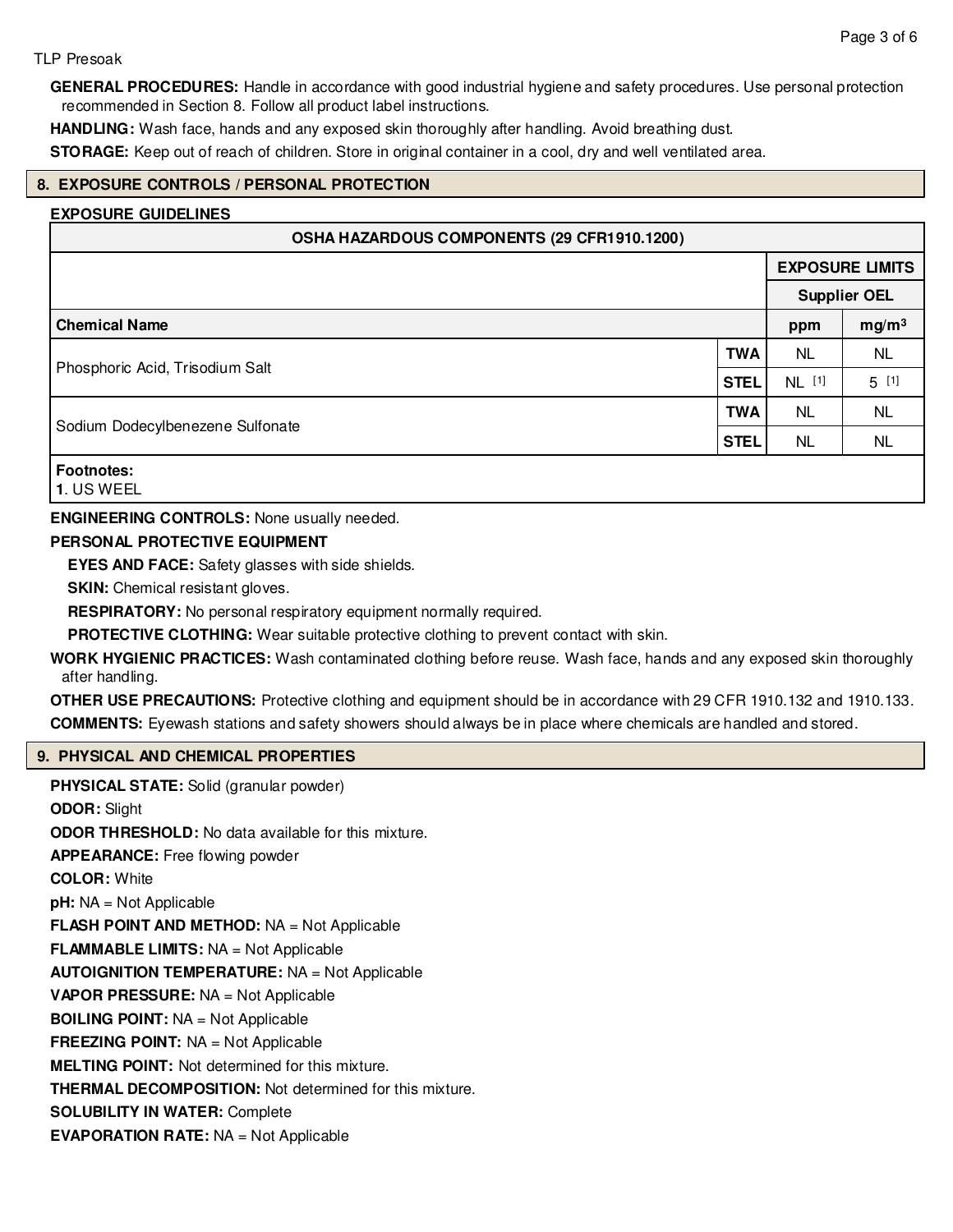**DENSITY:** Not determined for this mixture.

**VISCOSITY:** NA = Not Applicable

**OXIDIZING PROPERTIES:** This product is not classified as oxidizing

# **10. STABILITY AND REACTIVITY**

**REACTIVITY:** Stable under normal conditions.

**HAZARDOUS POLYMERIZATION:** Will not occur.

**CONDITIONS TO AVOID:** Excessive heat or cold.

**POSSIBILITY OF HAZARDOUS REACTIONS:** No dangerous reaction known under conditions of normal use.

**HAZARDOUS DECOMPOSITION PRODUCTS:** Oxides of carbon, sulfur and phosphorus.

**INCOMPATIBLE MATERIALS:** Strong oxidizing agents, acids and bases.

# **11. TOXICOLOGICAL INFORMATION**

#### **ACUTE**

| <b>Chemical Name</b>                 | ORAL $LD_{50}$        | <b>DERMAL LD<sub>50</sub></b> | <b>INHALATION</b><br>$LC_{50}$ |
|--------------------------------------|-----------------------|-------------------------------|--------------------------------|
| Silicic Acid (H2SiO3), Disodium Salt | 600 mg/kg (rat)       | No data                       | No data                        |
| Sodium Dodecylbenezene Sulfonate     | $1080$ mg/kg<br>(rat) | $>$ 2000 mg/kg<br>(rabbit)    | 6.41 mg/l (rat)<br>Aerosol     |

**EYE EFFECTS:** Causes serious eye irrtation.

**SKIN EFFECTS:** Causes skin irritation.

**CHRONIC:** Health injuries are not known or expected under normal use.

# **CARCINOGENICITY**

**IARC:** No ingredient in this product is present at levels greater than or equal to 0.1% is identified as a probable, possible or confirmed human carcinogen by IARC.

**NTP:** No ingredient in this product is present at levels greater than or equal to 0.1% is identified as a known or anticipated carcinogen by NTP.

**OSHA:** No ingredient in this product is present at levels greater than or equal to 0.1% is identified as a carcinogen or potential carcinogen by OSHA.

**REPEATED DOSE EFFECTS:** No data available for this mixture.

**IRRITATION:** Skin and eye irritation.

**CORROSIVITY:** No data available for this mixture.

**SENSITIZATION:** No data available for this mixture.

**NEUROTOXICITY:** No data available for this mixture.

**GENETIC EFFECTS:** No data available for this mixture.

**REPRODUCTIVE EFFECTS:** No data available for this mixture.

**TARGET ORGANS:** No data available for this mixture.

**TERATOGENIC EFFECTS:** No data available for this mixture.

**MUTAGENICITY:** No data available for this mixture.

**SYNERGISTIC MATERIALS:** No data available for this mixture.

#### **12. ECOLOGICAL INFORMATION**

**ECOTOXICOLOGICAL INFORMATION:** This product is not classified as environmentally hazardous. However, this does not exclude the possibility that large or frequent spills can have a harmful or damaging effect on the environment.

**BIOACCUMULATION/ACCUMULATION:** The potential for bioconcentration in organisms is low.

**CHEMICAL FATE INFORMATION:** This product is expected to be readily biodegradable.

#### **13. DISPOSAL CONSIDERATIONS**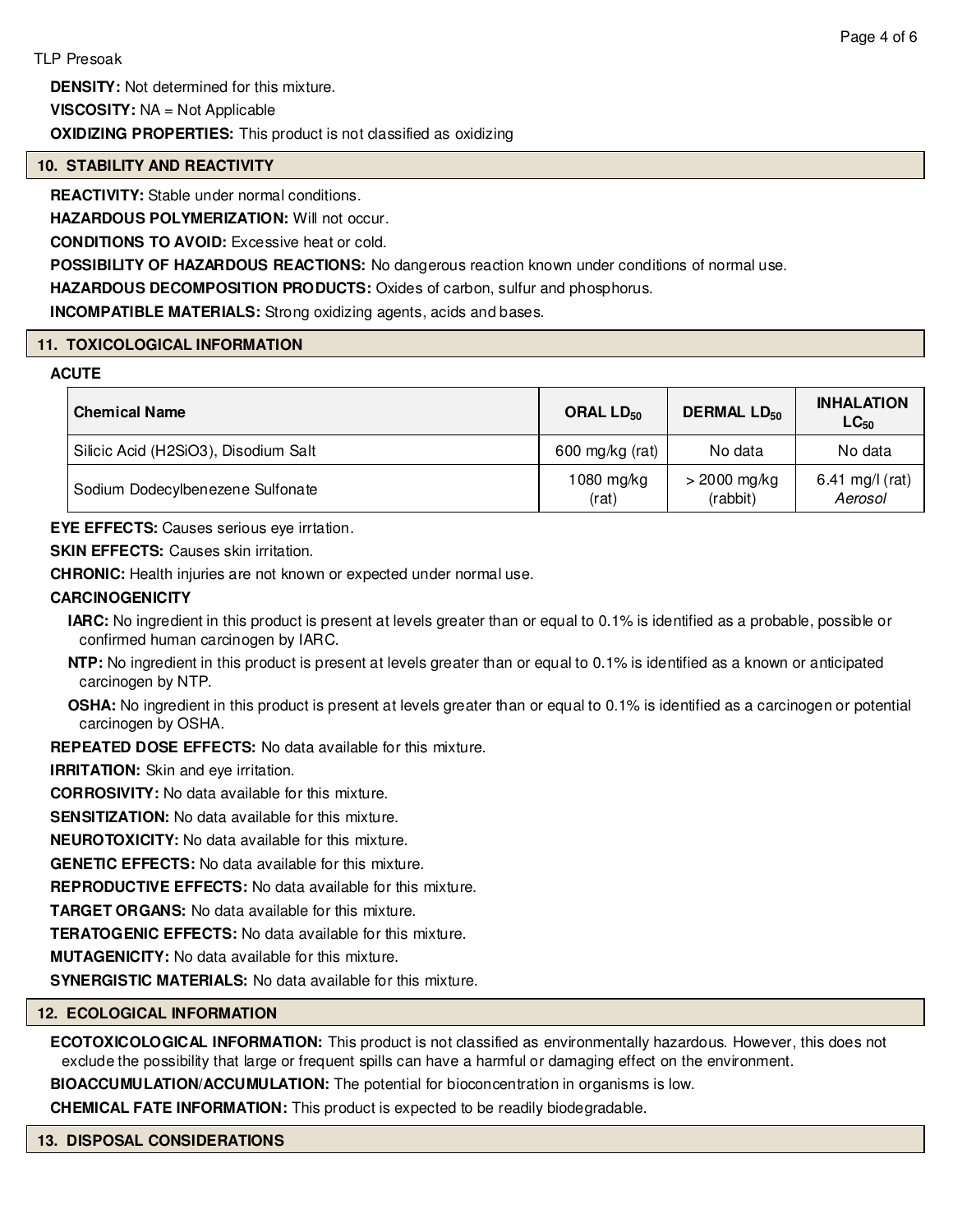#### TLP Presoak

**DISPOSAL METHOD:** Follow all Federal, State and Local Regulations appropriate for this material.

**PRODUCT DISPOSAL:** Wastewater resulting from this product should be directed to a proper waste water treatment facility.

**EMPTY CONTAINER:** Empty containers should be taken to an approved waste handling site for recycling or disposal. Do not reuse empty containers.

# **14. TRANSPORT INFORMATION**

# **DOT (DEPARTMENT OF TRANSPORTATION)**

**PROPER SHIPPING NAME:** Not regulated as dangerous goods.

# **ROAD AND RAIL (ADR/RID)**

**PROPER SHIPPING NAME:** Not regulated as dangerous goods.

**COMMENTS:** The shipper / consignor / sender is responsible to ensure that the packaging, labeling and markings are in compliance with the selected mode of transport.

#### **15. REGULATORY INFORMATION**

#### **UNITED STATES**

# **SARA TITLE III (SUPERFUND AMENDMENTS AND REAUTHORIZATION ACT)**

**311/312 HAZARD CATEGORIES:** Acute Health Hazard

# **FIRE:** No **PRESSURE GENERATING:** No **REACTIVITY:** No **ACUTE:** Yes **CHRONIC:** No

**313 REPORTABLE INGREDIENTS:** This product does not contain any chemical components that exceed the threshold (De Minimis) reporting levels established by SARA Title III, Section 313.

#### **302/304 EMERGENCY PLANNING**

**EMERGENCY PLAN:** No chemicals in this product are subject to the reporting requirements of SARA Title III, Section 302.

# **CERCLA (COMPREHENSIVE ENVIRONMENTAL RESPONSE, COMPENSATION, AND LIABILITY ACT)**

| <b>Chemical Name</b>             | $Wt.$ % | <b>CERCLA</b><br><b>RQ</b> |
|----------------------------------|---------|----------------------------|
| Phosphoric Acid, Trisodium Salt  |         | 5,000                      |
| Sodium Dodecylbenezene Sulfonate |         | ,000                       |

# **TSCA (TOXIC SUBSTANCE CONTROL ACT)**

**TSCA REGULATORY:** All ingredients are listed.

**CALIFORNIA PROPOSITION 65:** This product contains trace amounts of Ethylene Oxide. CAS# 75-21-8

**OSHA HAZARD COMM. RULE:** This product is a "Hazardous Chemical" as defined by the OSHA Hazard Communication Standard, 29 CFR 1910.1200.

**NFPA CODES**

**0**

**2 0**

#### **16. OTHER INFORMATION**

**REASON FOR ISSUE:** New SDS format

#### **Date Prepared:** 12/11/2015



| <b>HEALTH</b>          | $\vert$ 2 |
|------------------------|-----------|
| <b>FLAMMABILITY</b>    |           |
| <b>PHYSICAL HAZARD</b> | n         |
| PERSONAL PROTECTION    | B.        |



**MANUFACTURER DISCLAIMER:** The information provided in the Safety Data Sheet is correct to the best fo our knowledge, information and belief at the date of its publication. The information given is designed only as a guidance for safe handling, use,